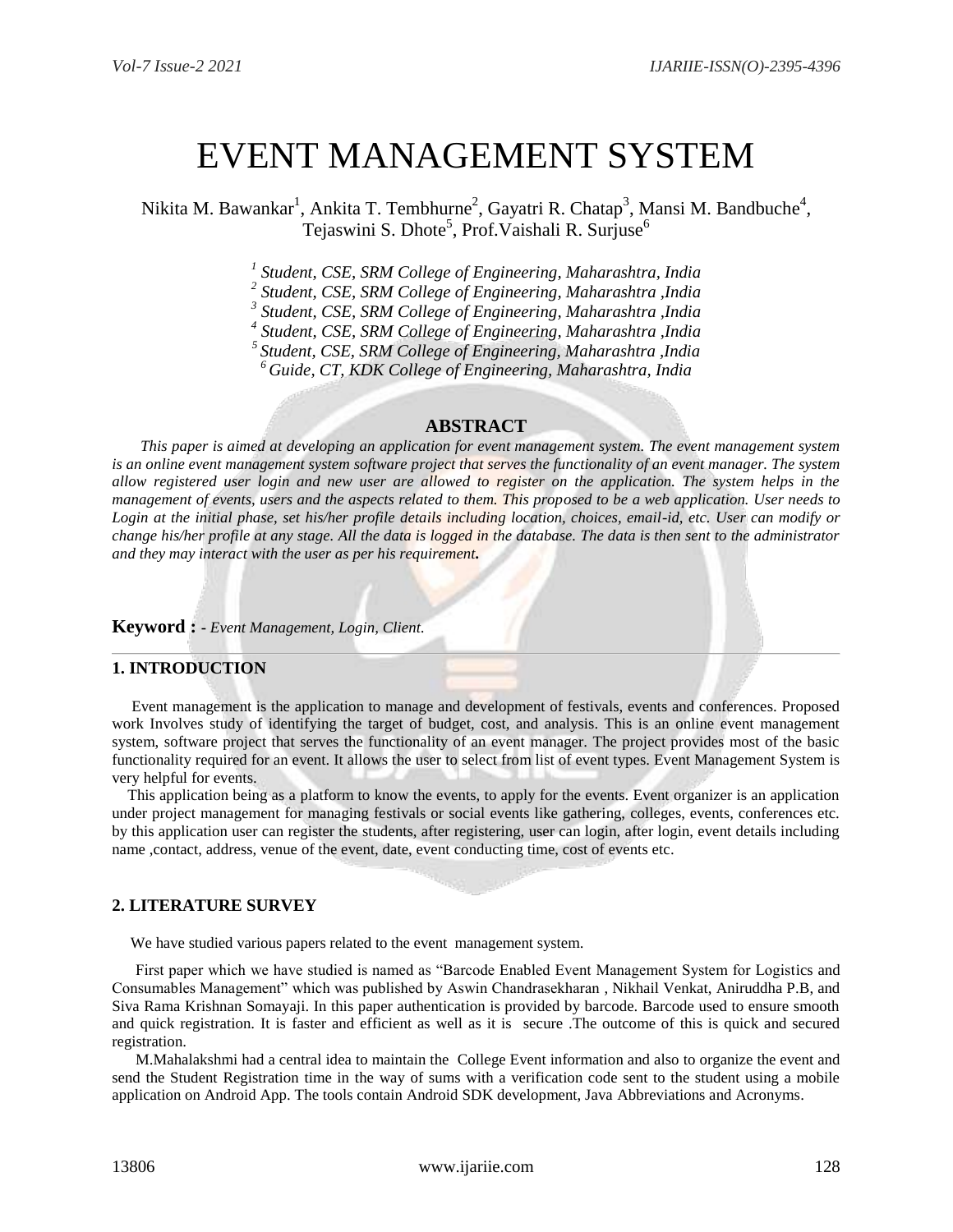Sandeep Misal, Segar Jadhav, Tushar Jore, Archana Ugale in this paper it review Review on College Event Organizer to reduce the overhead of the organizing committee and Accuracy in work Organizing all event in a better way.

## **3. PROBLEM STATEMENT & SOLUTION**

**Problem-** Every Organization, whether big or small, has challenges to overcome and managing the every event.

**Solution-** Management System has different event needs, so we design exclusive Event Management System. This is designed to assist in strategic planning and it will help to ensure that your organization is equipped with the right level of information and details of your future goals. Also for those busy executive who are always on the go, Our system come with remote access features, which will allow you to manage your workforce anytime. These system will ultimately allow you to better manage resources.

# **4. EXISTING SYSTEM**

 In the current scenario, the existing system has many flaws which make it inefficient to carry on with it. Event management work of the referred company is done manually. It becomes difficult maintaining all details of events, customers and the services. The execution of the event sometimes delays due to some unmanageable obstruction in planning. As far as quality is concerned it is ok and not satisfying but not as good when handled using a computerized system. Now the drawbacks of the existing system can be stated in terms as follows: Some Common Mistakes.

- It is time consuming as the system is handled manually.
- Assurance of data security is not given.
- In long run, it is difficult to maintain records.
- Manpower requirement is huge.
- It is hectic to handle the huge transaction.

### **5. PROPOSED SYSTEM**

 The proposed system is computerized and has been developed using PHP, HTML, CSS, therefore it gives more facilities than the present system. It provides quick access to any data that is stored in the database. In this system, the user has to enter the data only once and then it will get stored in the database which gets linked with all files. This reduces the workload of the user and it is also a time saving process. The information about any event can be retrieved easily whenever required. The system maintains all records easy. The proposed system consists of different packages (in terms of cost range) for each category of events. The package contains all the facility such as décor, entertainment, catering etc. as per the range of the package.

#### **6. WORKING PRINCIPLE**

 College Events Management System is very helpful for college events. This application being as a platform to know the events, to apply for the events.The software architectural pattern of the proposed selective event optimizer invokes the major use of the user interfaces for the selection of the events.

 To understand use of this application consider the flow of actions happening, Initially by opening the application window, it will ask for the user authorization where the user needs to login. Upon successful entering, the user needs to select the event which he/she want to book for. by this application college can register the students, after registering, college can login, after login, college can post the Technical fest / event details including name, logo,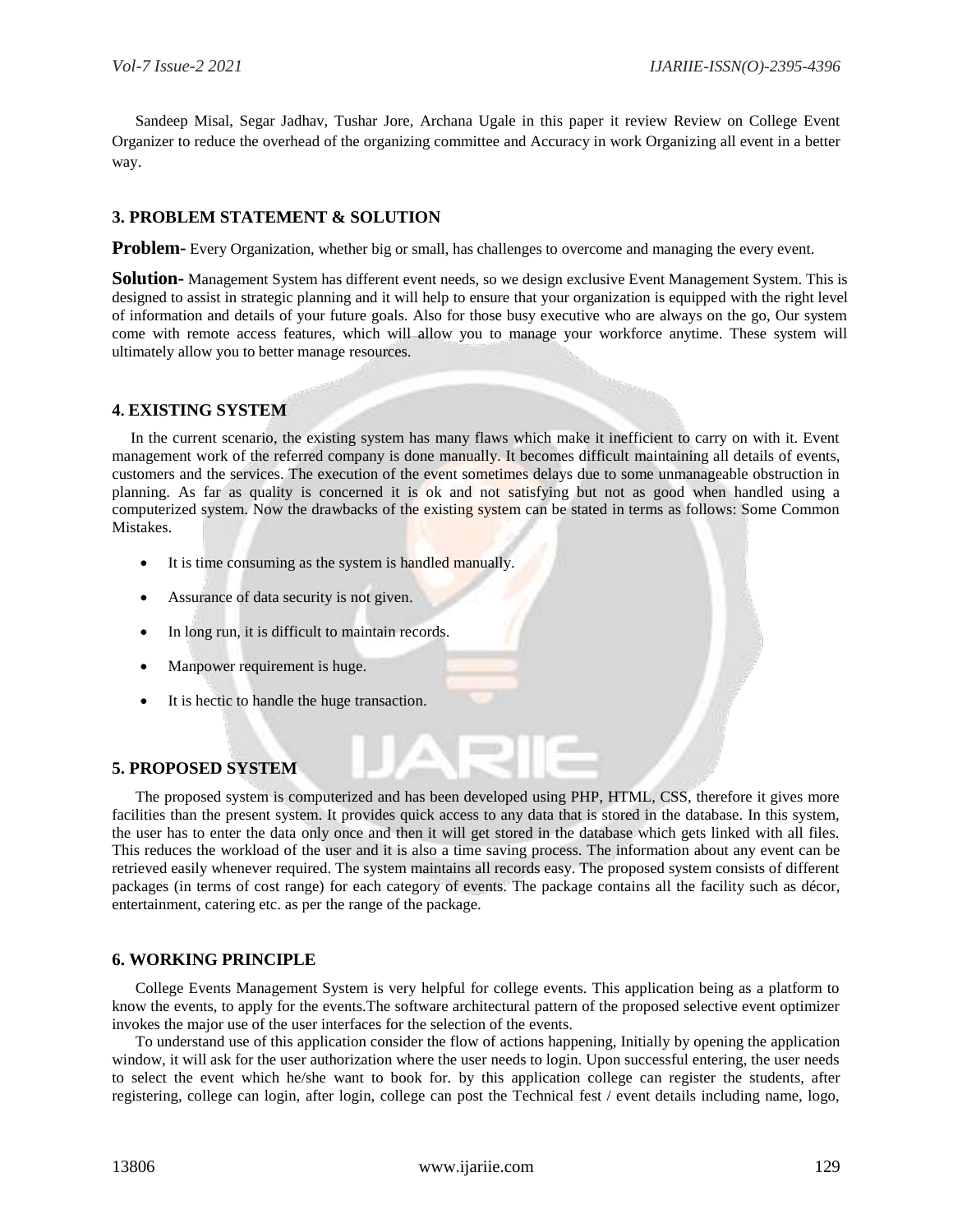address, venue of the event, date, event conducting time, cost of events to participate etc. students who are participating in the event can view details posted by the colleges. If any student is selected to participate in a particular event they can apply even by sms to particular student mobile and communicate directly. For all this data retrieval and interpretation, the sql database management is used in the proposed research work.

#### **6.1. MODULES DESCRIPTION**

- Admin Login: In the Admin login form, the administrator has to enter the username and password to login into the event management system menu form.
- Main Menu: In the event management system main menu form, the menus are split into event details, registration, token details and reports.
- Event Details: In the event details form, it includes the event id, event name, event organizer, and event fee and event contact number.
- Student Registration: In the student registration form, the student has to enter the student name, department, college name, email identification and the phone number. The student details are allowed to store in the centralized database with an automatic generated event id.

# **6.2. DATA FLOW** Update Event User nanagement Even table ogin system Retrieve  **Fig1:** Data flow **7. EXPECTED OUTCOME**

 This project will help the respective events to manage and automate to the entire database in the network. The project will definitely reduce the human effort and make the task of user, customer and administrator easier. It is efficient to use and easy to work on it. Thus keeping in mind the advantages and applications; we are developing an Event management software which has total management control of customer and employee and respective service of different events.

#### **8. ADVANTAGES**

- Reduce time for finding location.
- User Friendly GUI.
- This system is effective and provide best of the cost to user.
- Save Time In Communication.